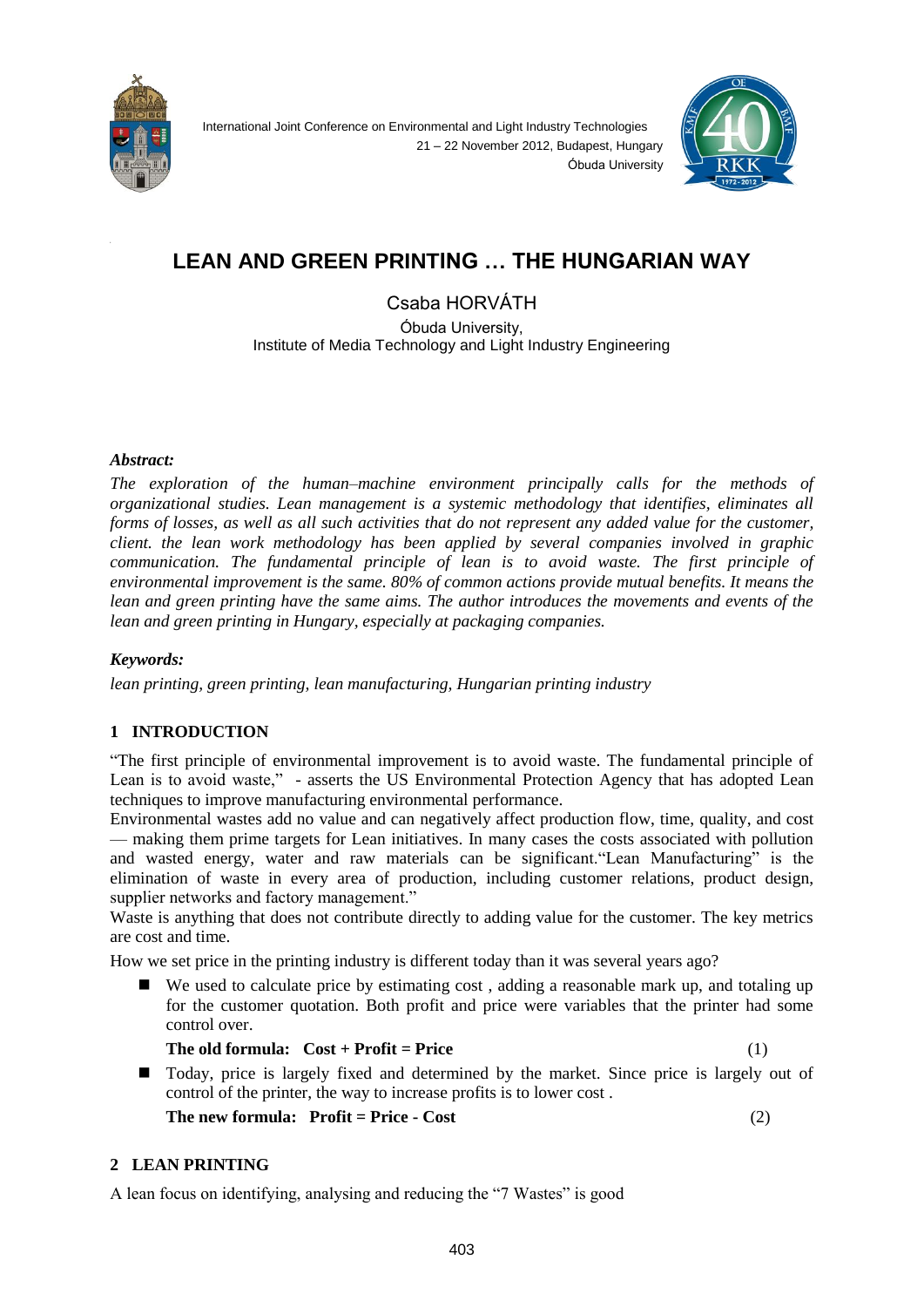



environmental management and a great tool for cost reduction

- 1. Overproduction consumes valuable resources with avoidable costs and environmental impact from unnecessary overruns of finished products, or sections.
- 2. Inventory excessive work in progress increases spoilage risk from deterioration or damage, and consumes energy used to heat and light the storage space. Review just-in-time production.
- 3. Transportation unnecessary handling of raw materials, partial or finished goods, should be eliminated. Impacts are energy use, greenhouse gas emissions and needless packaging.
- 4. Waiting/ unstable process workflows and equipment incorrectly set up, operated and/or maintained lead to breakdowns, late materials, late prior steps and missing data that can delay deliveries and incur downtime costs of people, equipment and energy.
- 5. Motion poor layout, lack of teamwork and process organisation lead both to unnecessary movement to get tools, materials and information and to excessive movement of work into and out of storage.
- 6. Over-processing/over-production avoidable waste from exceeding the customers' job specifications, over-packaging, or producing more copies than the next step in the process requires.
- 7. Defects and spoilage the greatest single cause of all waste is quality that is unacceptable to the customer. Consequences include waste of employee time, equipment, materials and energy, extra processing and disposal costs, plus resources to rectify defects.



## Overproduction

*Figure 1: The 7 wastes*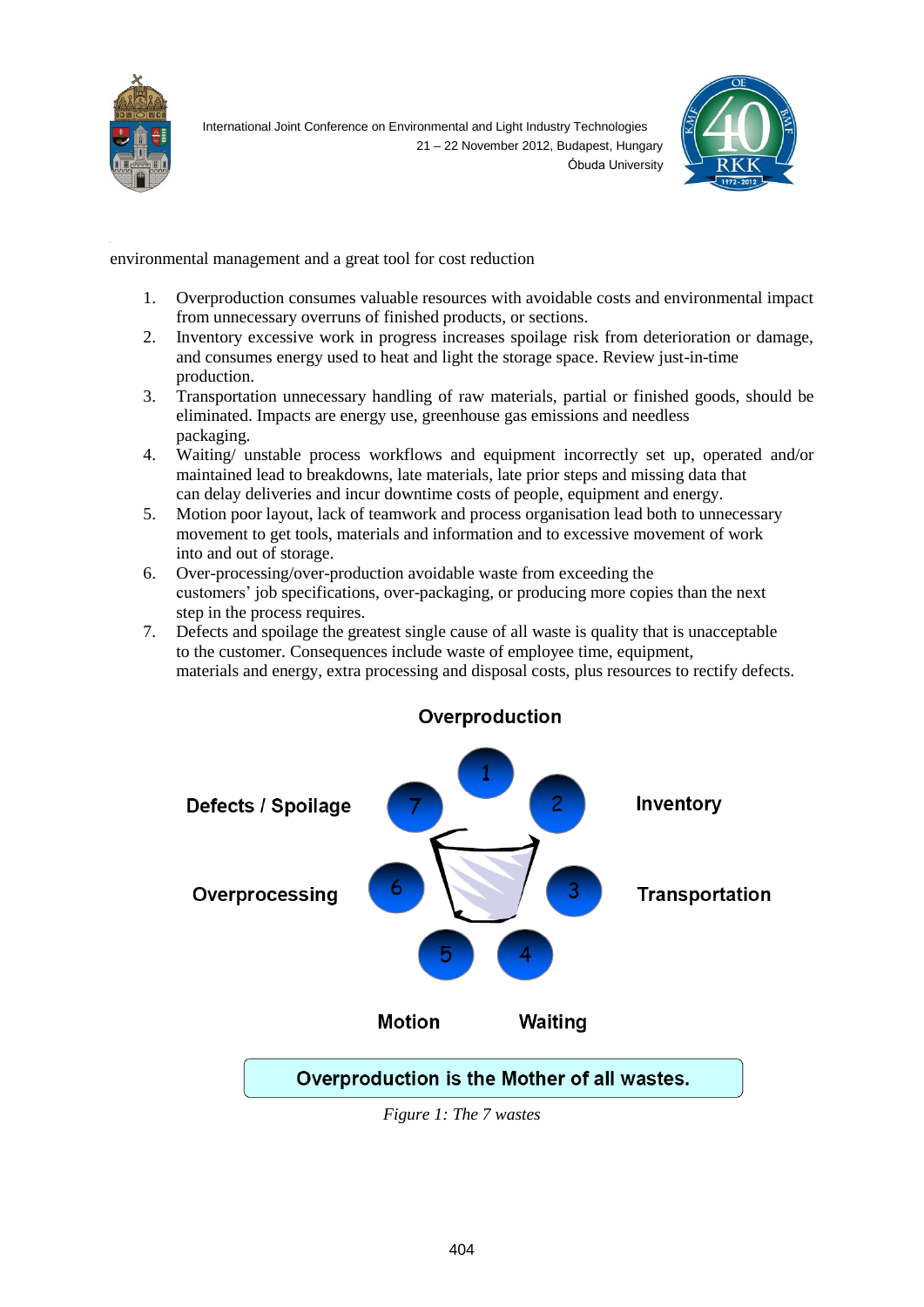



## **3 LEAN AND GREEN STRATEGY**

Lean manufacturing reduces waste to minimise costs and time while simultaneously improving Green performance because any waste reduction provides direct environmental benefits as well as economic efficiency. It is promoted as a win-win strategy, which was inspired by the US Environmental Protection Agency's promotion of Lean to address environmental issues.

- To be leaner ……reducing the costs.
- To be greener …… improve the print's environmental performance and sustainable attributes.



*Figure 2: Lean and green together*

Tips to become leaner & greener.

- $\blacksquare$  Measure how many runovers are left at the end of jobs why so many (or not enough)?
- Look in waste bins to identify and eliminate the causes of waste.
- Calculate company material yield (annual waste tonnage/annual procured tonnage).
- Calculate what a 1% reduction in material waste could add to profits.
- Quantify the cost of energy and utilities consumption and assess opportunities to reduce their waste.
- $\blacksquare$  Establish cross-functional multi-level teams to reduce waste.
- $\blacksquare$  If you don't know where to start then seek external assistance the right support should pay for itself many times over.
- Start by making the job easier, faster and better, for the staff then it will adopted by them and it will become cheaper.
- Do only what is needed, when it is needed. Start with small and quick success steps.

What not to do.

- Try to implement improvements without engaging your entire workforce.
- Ignore Key Performance Indicators measurement is essential to improvement.
- Fall for the recycling-is-OK rationalisation avoiding waste is more profitable than recycling.
- Think you have done it already there is always opportunity to improve.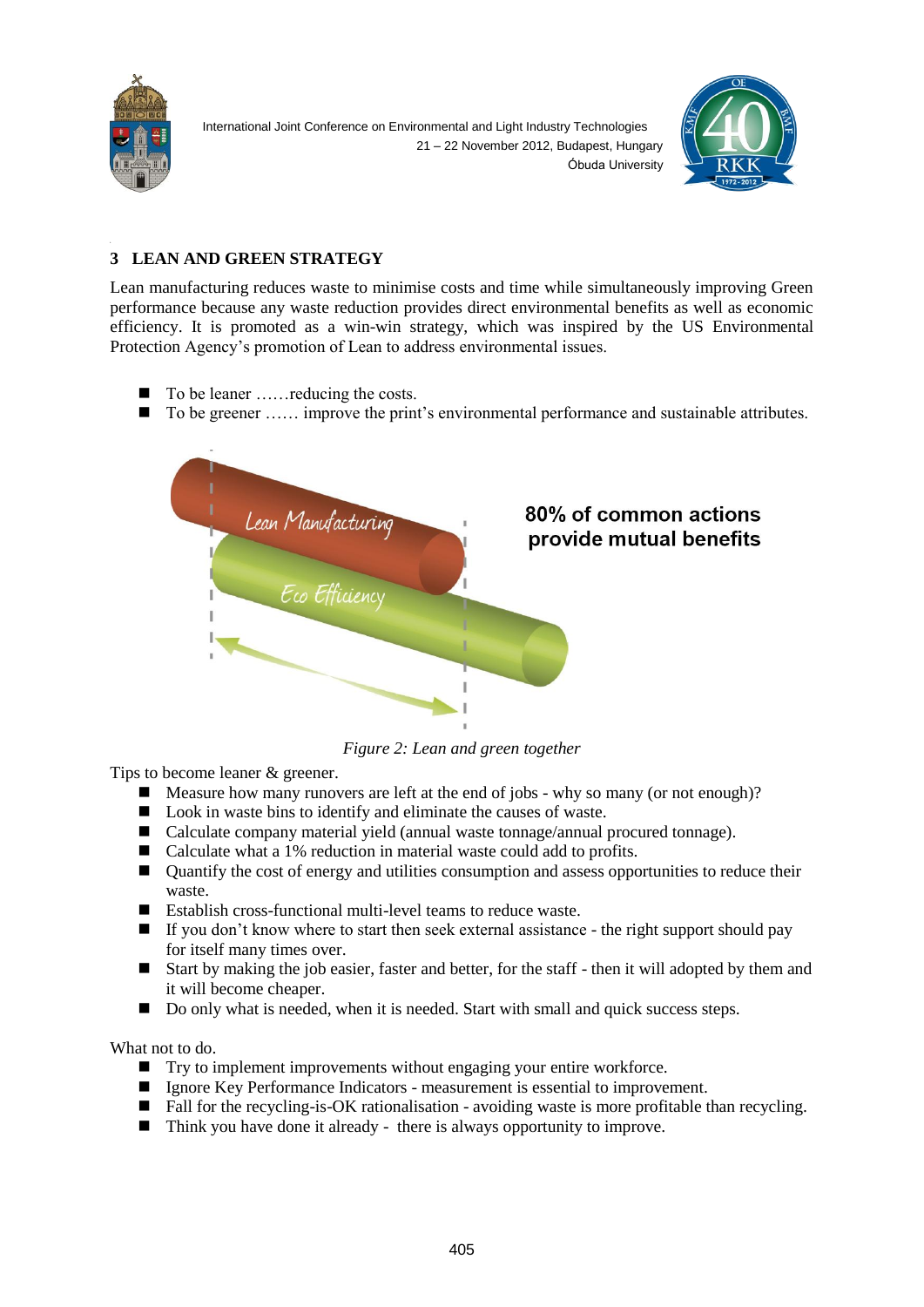



## **4 THE HUNGARIAN WAY**

In the past two years, Hungary has witnessed the adoption of the principles and practices of lean printing, primarily at foreign-owned printing businesses producing packaging materials.

| Hungarian printing companies, who have been<br>managing the lean printing |             |                                      |                             |            |
|---------------------------------------------------------------------------|-------------|--------------------------------------|-----------------------------|------------|
|                                                                           |             |                                      |                             |            |
| <b>DS Smith</b><br>Packaging<br>Hungary Kft.                              | Győr        | <b>DS Smith</b><br>Packaging<br>(US) | cardboard<br>box            | 2010       |
| STI Petőfi<br>Nyomda Kft.                                                 | Kecskemét   | STI(G)                               | cardboard<br>box            | 2009       |
| Colorpack Zrt.*                                                           | Nyíregyháza | privát (H)                           | commercial<br>printing      | 2011       |
| Marzek Kner<br>Packaging Kft *                                            | Békéscsaba  | Marzek (A)                           | label<br>cardboard<br>box   | 2012       |
| <b>RR Donelly</b><br>Hungary Kft.                                         | Debrecen    | <b>RR Donelly</b><br>(US)            | manuals<br>cardboard<br>box | 2010<br>29 |

*Figure 3: Hungarian lean printers*

One of the best examples for green printing efforts is the Green Printworld Award of the professional journal, Nyomdavilág, founded in 2010.

## **Goal**

.

Acknowledgment of achievements in the field of environmentally conscious approaches in the paper and printing industry, outstanding technological and environment-oriented enterprise resource planning activities tuned for the protection of the environment, influential and exemplary results in the development and promotion of environmental consciousness in the paper and printing industry.

## **Categories**

Green Paper Vendor of the Year – for Hungarian paper trading companies

Green Printing House of the Year in the categories of

- $\blacksquare$  small printing businesses established in Hungary,
- medium-sized printing businesses established in Hungary, and
- large printing businesses established in Hungary.

**Main criteria of evaluation**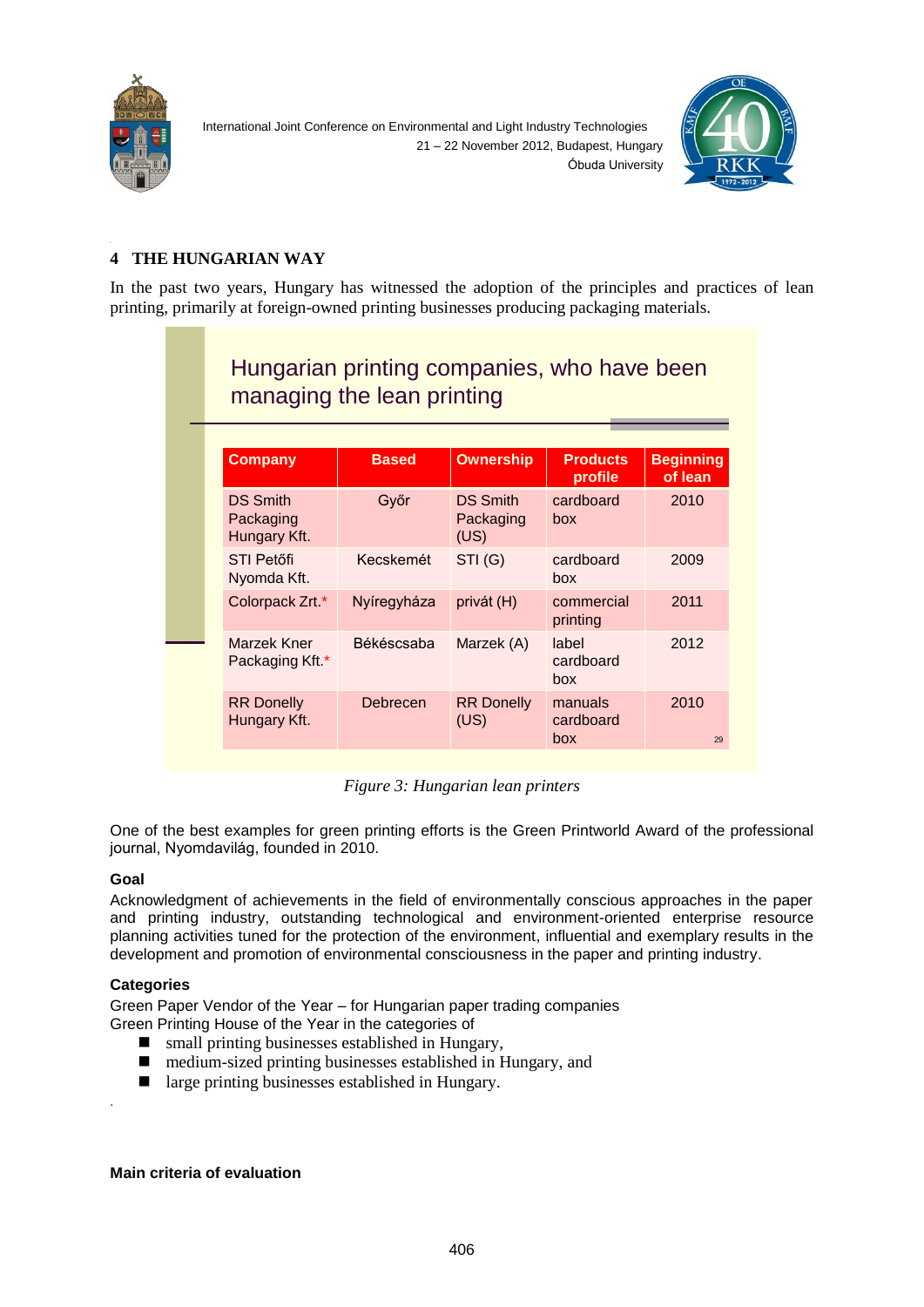



The qualification system applied by the Green Printworld Award fundamentally extends to such requirements and their scoring that can be documented, verified. The evaluation considers the following key aspects: commitment to environmental consciousness and sustainability: environmental objectives and programs, application of environmentally friendly materials, equipment and green technologies, sparing consumption of materials and resources, internal and external communication of environmental consciousness, corporate social responsibility (CSR), environmental management system (e.g. ISO 14001), as well as the operation of FSC/PEFC systems.

## **Procedures for evaluation, qualification**

Basis of evaluation: submitted documentation of application for the award; onsite audit; website of the applicant; publications, presentations, conferences; image in the industry. Minimum condition of awarding GPwA: at least 55% of the maximum score that can be achieved in the separately elaborated evaluation systems for paper vendors and printing businesses.

The applicant organizations hitting the ≥55% mark – as depending on their individual performance – are awarded with the two- three-, four- and five-star qualifications of the Green Paper Vendor of the Year and Green Printing House of the Year titles.

The awarded entities are given certificates and the associated logos together with the right to use these logos, and moreover they are entered in Nyomdavilág's register, a public list accessible via the [www.nyvonline.hu](http://www.nyvonline.hu/) and [www.p-e.hu](http://www.p-e.hu/) websites.

After the announcement of the results, the journals of Nyomdavilág, Magyar Grafika, PRINTinfo and Lupe, as the media promoters of GPwA, publish the names of the award-winners in the respective professional forums.



*Figure 4: The logo of award*

## **5 CONCLUSION**

Printing production is not feasible by means of price increases; the only expedient way to follow is to cut costs. In this respect, *lean and green management* can be supportive.

As an advisor, the Institute of Media Technology of the University of Óbuda is also involved in these lean & green printing efforts and projects. Still far from being comprehensive, these initial steps clearly demonstrate the way to walk, encourage competitors to follow the positive examples.

#### **6 REFERENCES**

- [1] Cooper, K. Keif, M. G.- Macro Jr. K. L.: "Lean Printing: Pathway to Success", PIA/GATFPress, Pittsburgh, , 2007, ISBN: 0-88362-586-5
- [2] Rothenberg, S. Cost, F.: "Lean Manufacturing in Small- and Medium-sized printers" Printing Industry Center, 2004
- [3] Wells, N.: "Leaner & Greener, Value Chain" (presentation), Lean & Green, International Environment Conference, DRUPA, Düsseldorf, May 12, 2012
- [4] Weather, J.P.:"Lean & Green, Economic and Environmental benefits of Lean (presentation)", Lean & Green, International Environment Conference, DRUPA, Düsseldorf, May 12, 2012